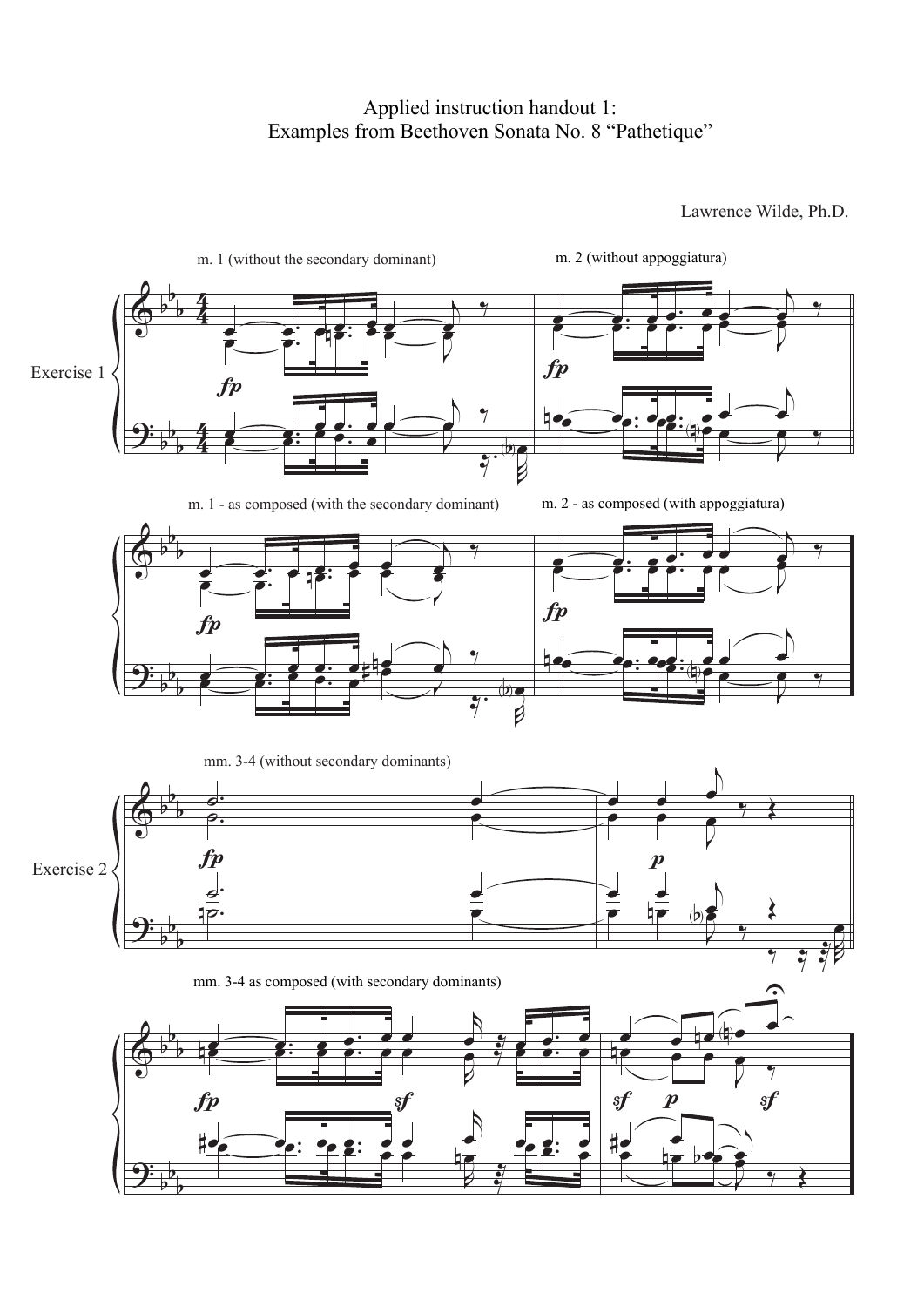









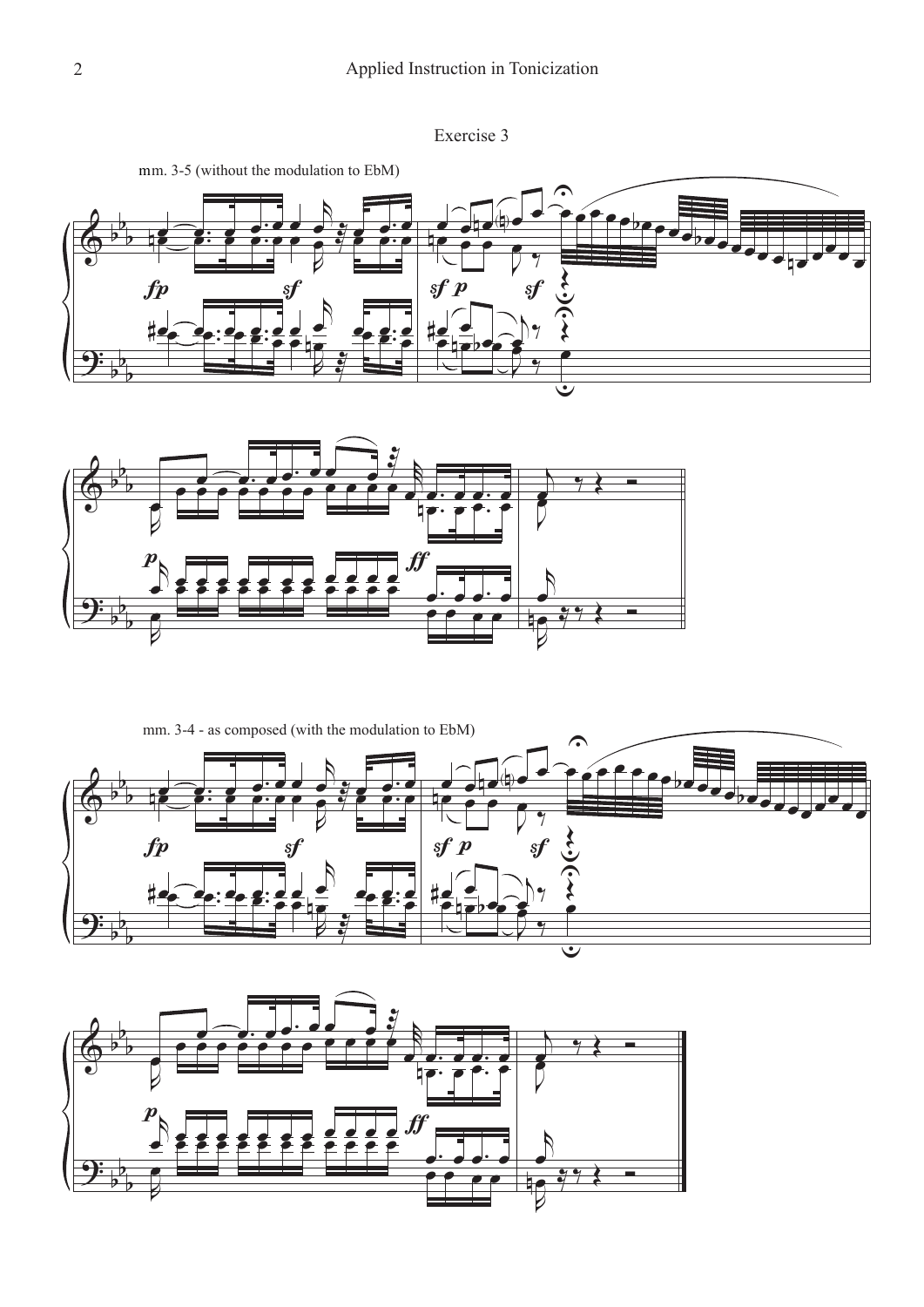## Applied instruction handout 2: vii°7 and ct°7 diminished seventh chords

**Instructions:** The examples below are to be played by the students during class. Versions of this document with different instrumentations (keyboard, vocal, etc.) and number of players are available.

Lawrence Wilde, Ph.D.



CT o7 (Eb Major) reinterpreted as a vii o4 (D minor) - CT o7 with **complete** neighbors